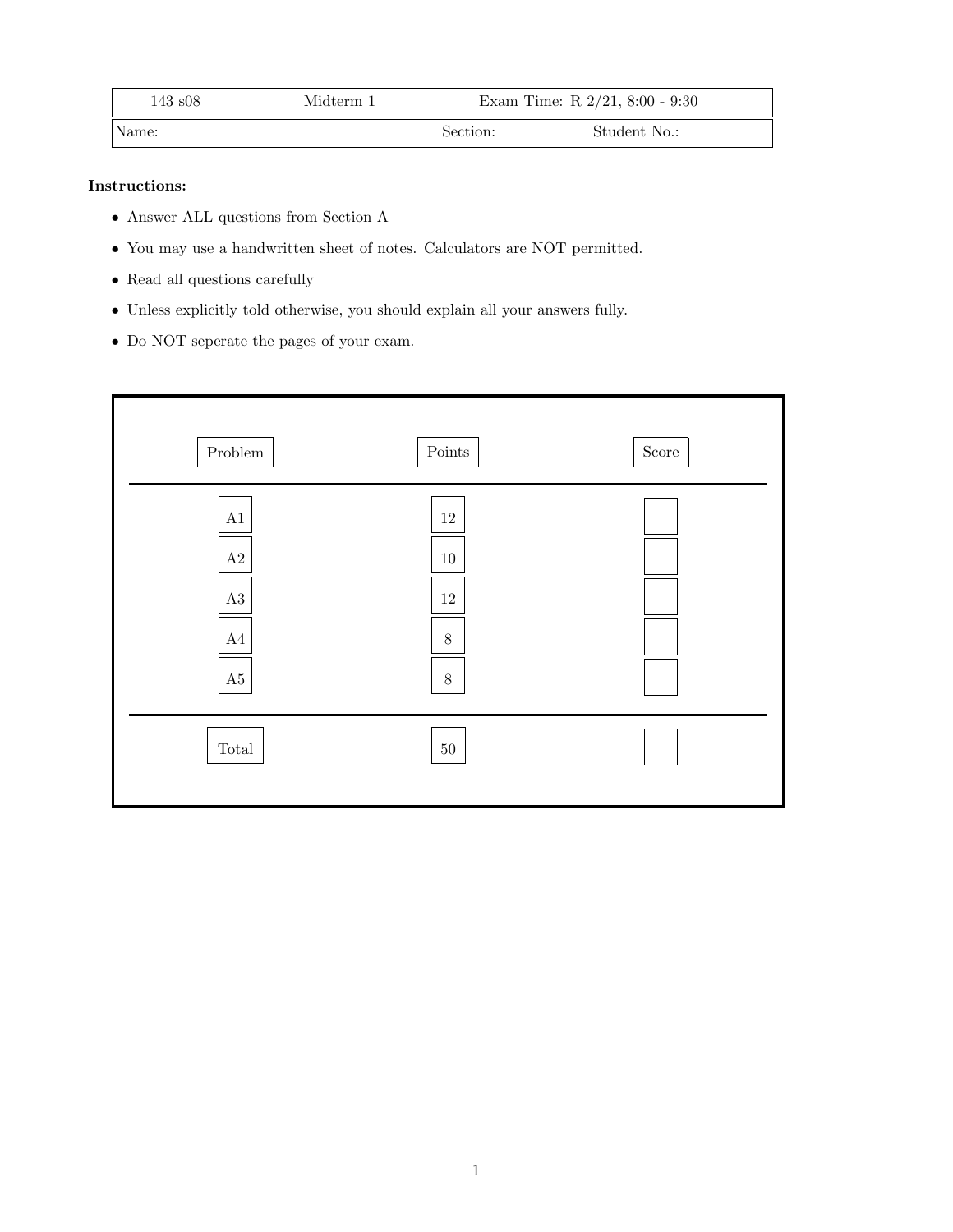Section A: Answer ALL questions.

Problem A1: [12 pts] Do the following sequences converge or diverge? If they converge, give the limit. If they diverge, specify whether the limit is infinity  $(\infty)$ , negative infinity  $(-\infty)$  or does not exist (DNE) Justify your answers.

$$
(a) \ a_n = \frac{\ln(\ln n)}{\ln n}
$$

# Solution:

Set  $f(x) = \frac{\ln(\ln x)}{\ln x}$  then  $b_n = f(n)$  and so

$$
\lim_{n \to \infty} b_n = \lim_{x \to \infty} f(x) = \lim_{x \to \infty} \frac{\ln(\ln x)}{\ln x} \stackrel{L'H}{=} \lim_{x \to \infty} \frac{\frac{1}{x \ln x}}{\frac{1}{x}} = \lim_{x \to \infty} \frac{1}{\ln x} = 0
$$

 $\lim_{n\to\infty}a_n = 0$ 

$$
(b) b_n = \frac{3^n \cos n}{4^n}
$$

## Solution:

Note $-1\leq \cos n \leq 1$ so

$$
-\left(\frac{3}{4}\right)^n \le c_n \le \left(\frac{3}{4}\right)^n
$$

The sequence on the left and the right are both geometric with ratio  $3/4$ , so both converge to 0. By the squeeze theorem,  $c_n \to 0$ .

 $\lim_{n\to\infty}b_n = 0$ 

(c) 
$$
c_n = \left(\frac{2n^3 + n - 1}{n^3 - n^2 + 1}\right)^2
$$

### Solution:

Divide the inside top and bottom by  $n^2$ , then

$$
a_n = \left(\frac{2+1/n^2 - 1/n^3}{1-1/n + 1/n^3}\right)^2 \to \left(\frac{2+0-0}{1-0+0}\right)^2 = 4
$$

 $\lim_{n\to\infty}c_n = 4$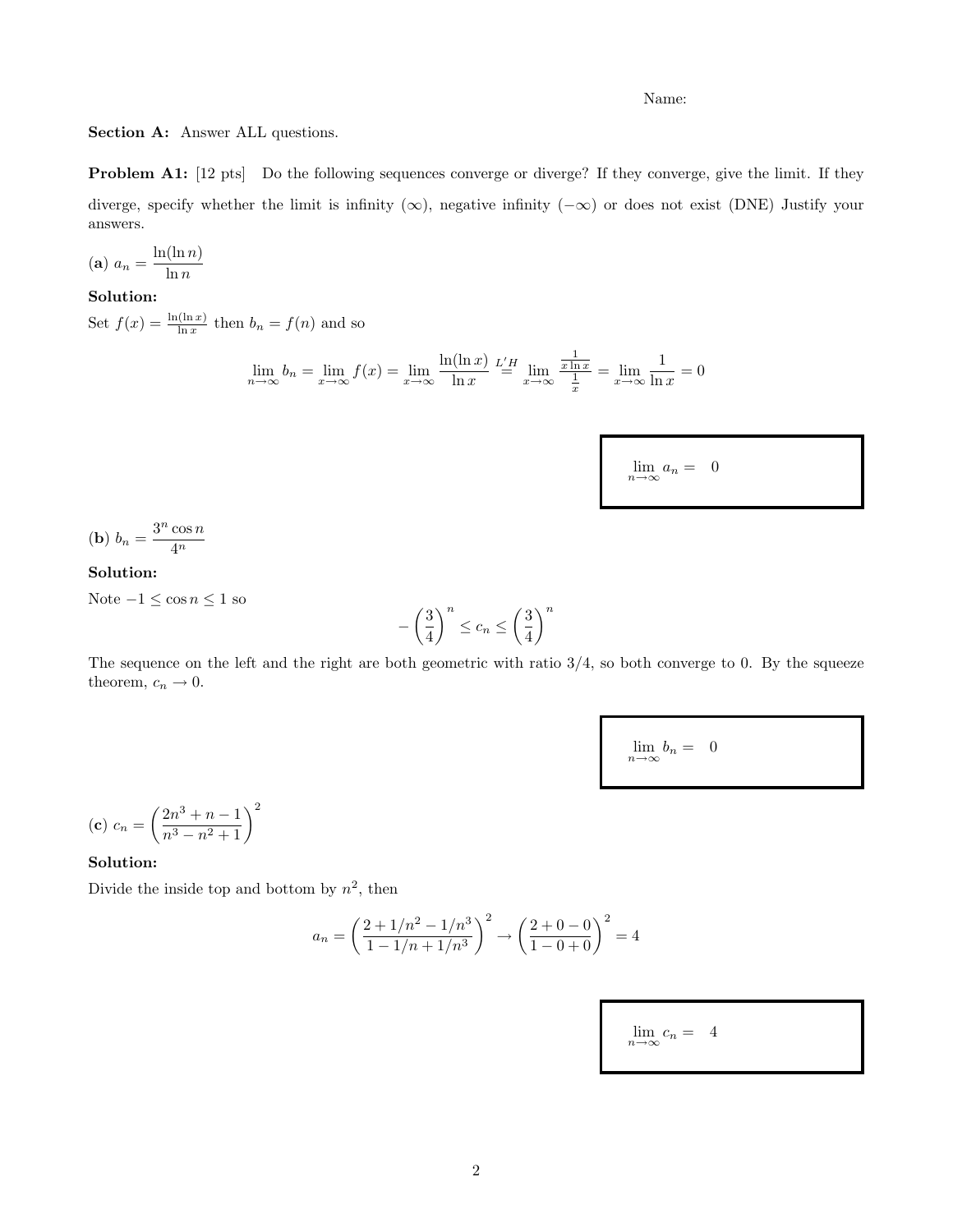Problem A2: [10 pts] Evaluate the sums of the following series exactly. If the series happens to diverge give your answer as  $\infty$ ,  $-\infty$  or *DNE* as appropriate. Justify your answers.

(a) 
$$
\sum_{n=0}^{\infty}
$$
 (arctan $(n + 1)$  – arctan $(n)$ )

## Solution:

If we write out the nth partial sum, we see

$$
s_n = (\arctan(1) - 0) + (\arctan(2) - \arctan(1)) + (\arctan(3) - \arctan(2))
$$
  
+ ... + (\arctan(n) - \arctan(n - 1)) + (\arctan(n + 1) - \arctan(n)).

Most terms cancel out and we see  $s_n = \arctan(n+1) - 0$ . The sequence of partial sums converges to  $\frac{\pi}{2}$  and so the series converges to  $\frac{\pi}{2}$  also.



**(b)** 
$$
\sum_{n=3}^{\infty} \frac{2}{3^{2n-4}}
$$

### Solution:

The sequence is geometric with ratio  $r = \frac{1}{3^2} = \frac{1}{9}$  and first term  $a = 2(3)^{-2} = \frac{2}{9}$ . The series therefore converges to  $\frac{2/9}{1-1/9} = \frac{1}{4}.$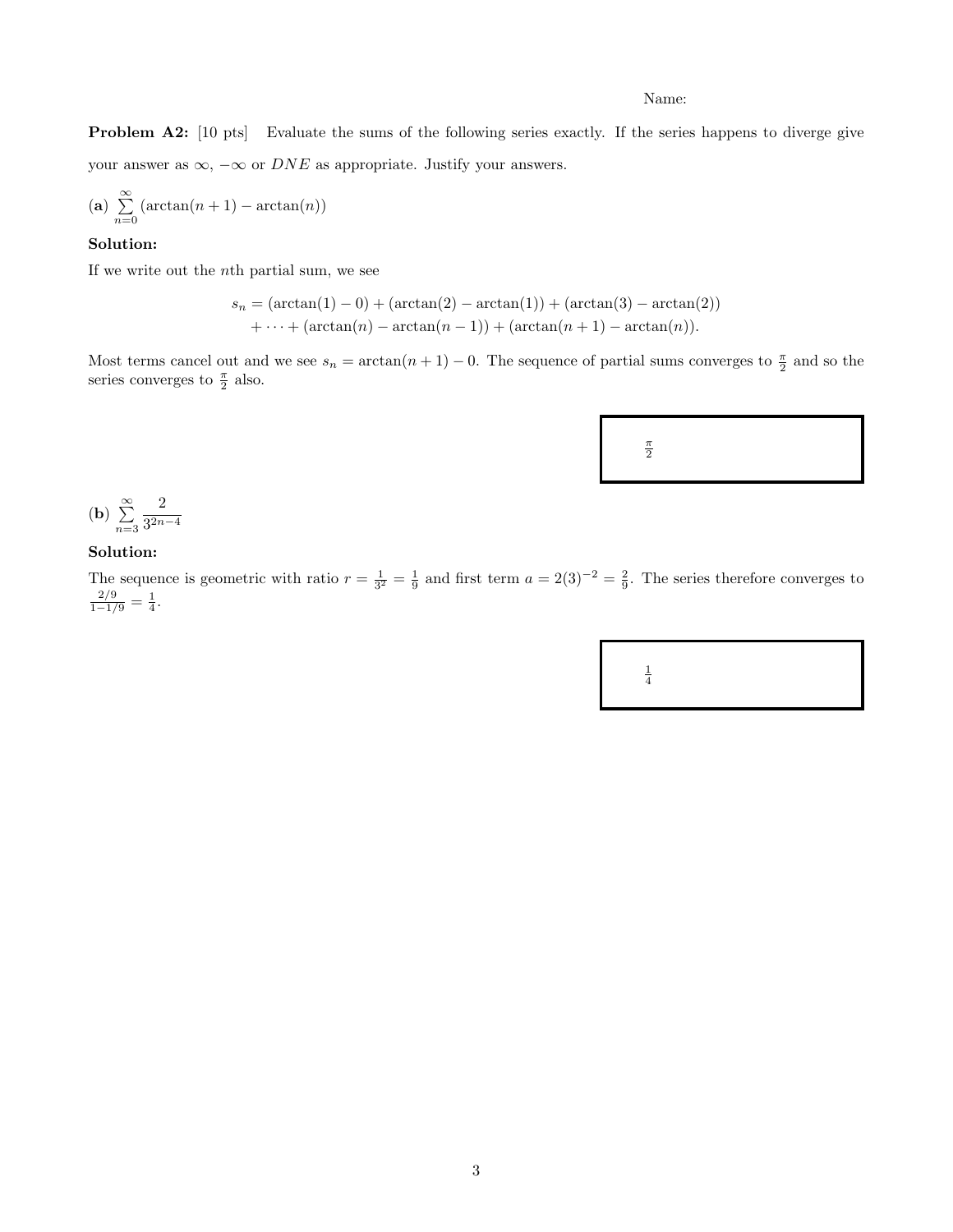Problem A3: [12 pts] Do the following series converge (C) or diverge (D)? Justify your answers, explicitly stating any tests or theorems that you use.

$$
(a) \sum_{n=1}^{\infty} \frac{e^{-\sqrt{n}}}{2\sqrt{n}}
$$

# Solution:

Set  $f(x) = \frac{e^{-\sqrt{x}}}{2\sqrt{x}}$  $\frac{e^{-\sqrt{x}}}{2\sqrt{x}}$ . Then for  $x > 1$ , we have that  $f(x) > 0$ . Since the denominator terms are both increasing, we see that  $f(x)$  is decreasing and so the integral test applies. Now using the substitution  $u = \sqrt{x}$  so  $du = \frac{1}{2\sqrt{x}}dx$  we see

$$
\int_{x=1}^{\infty} \frac{e^{-\sqrt{x}}}{2\sqrt{x}} dx = \int_{u=1}^{\infty} e^{-u} du = -e^{-u} \Big|_{1}^{\infty} = \frac{1}{e} < \infty
$$

Thus by the integral test the series converges.



$$
\textbf{(b)}\ \sum_{n=1}^{\infty}\cos\left(\frac{1}{n!}\right)
$$

# Solution:

Set  $a_n = \cos\left(\frac{1}{n!}\right)$ , then

$$
\lim_{n \to \infty} a_n = \cos(0) = 1 \neq 0
$$

Thus by the divergence test,  $\sum a_n$  must diverge.

 $\boldsymbol{D}$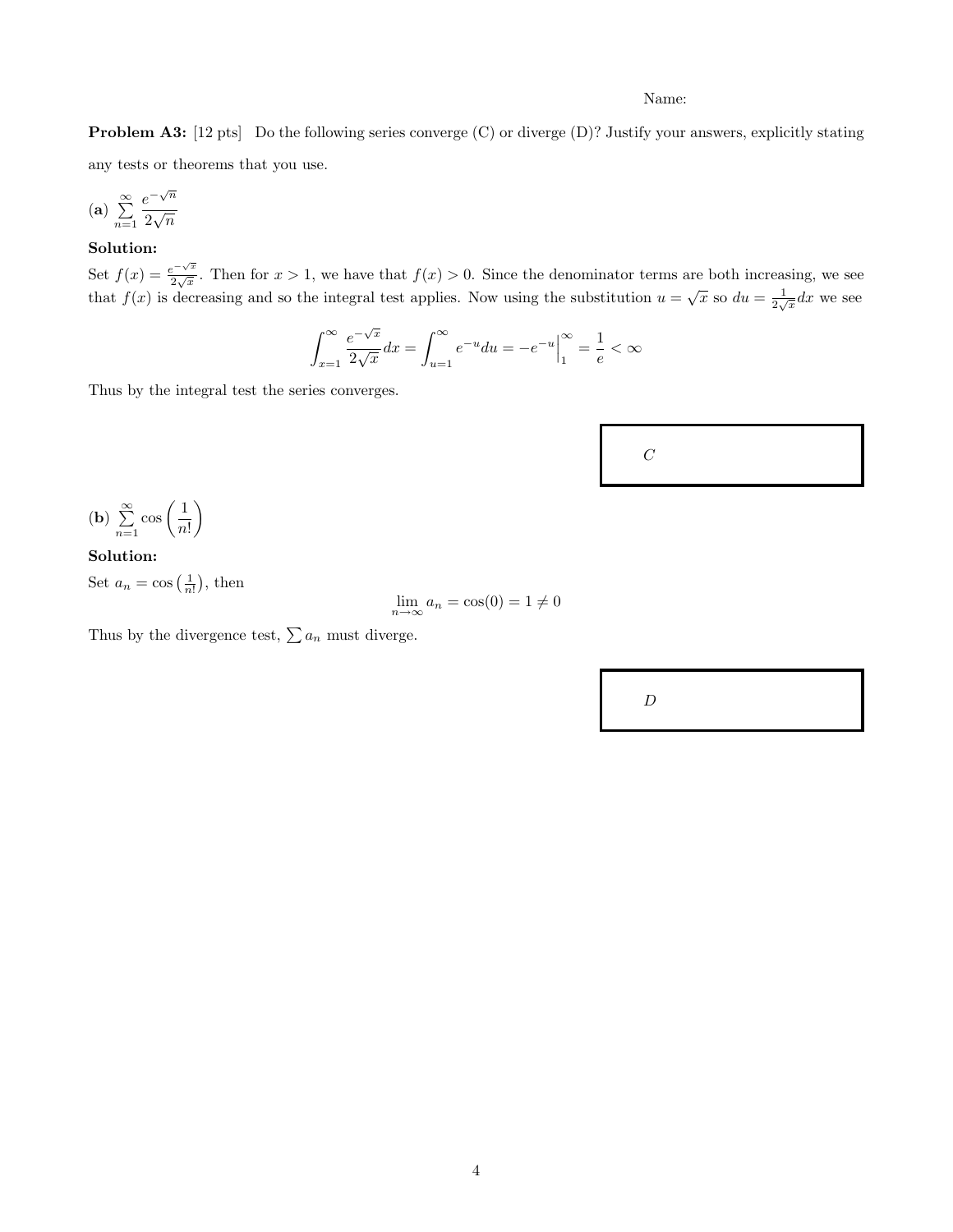(c) 
$$
\sum_{n=1}^{\infty} \frac{n^2 + n + 1}{3n^4 - n - 2}
$$

# Solution:

The largest term on top is  $n^2$ , the largest term on the bottom is  $n^4$  so we shall limit compare to  $\sum_{i=1}^{n^2}$  $\frac{n}{n^4}$ . Now the quotient becomes

$$
\frac{n^2 + n + 1}{n^2} \frac{n^4}{3n^4 - n - 2} = \frac{1 + 1/n + 1/n^2}{3 - 1/n^3 - 2/n^4} \to \frac{1}{3}.
$$

The comparison is therefore valid. Now  $\sum_{A} \frac{n^2}{4}$  $\frac{n}{n^4} = \sum \frac{1}{n^2}$  which is a *p*-series with  $p = 2 > 1$  so converges. By the limit comparison test, the series above converges also.

|--|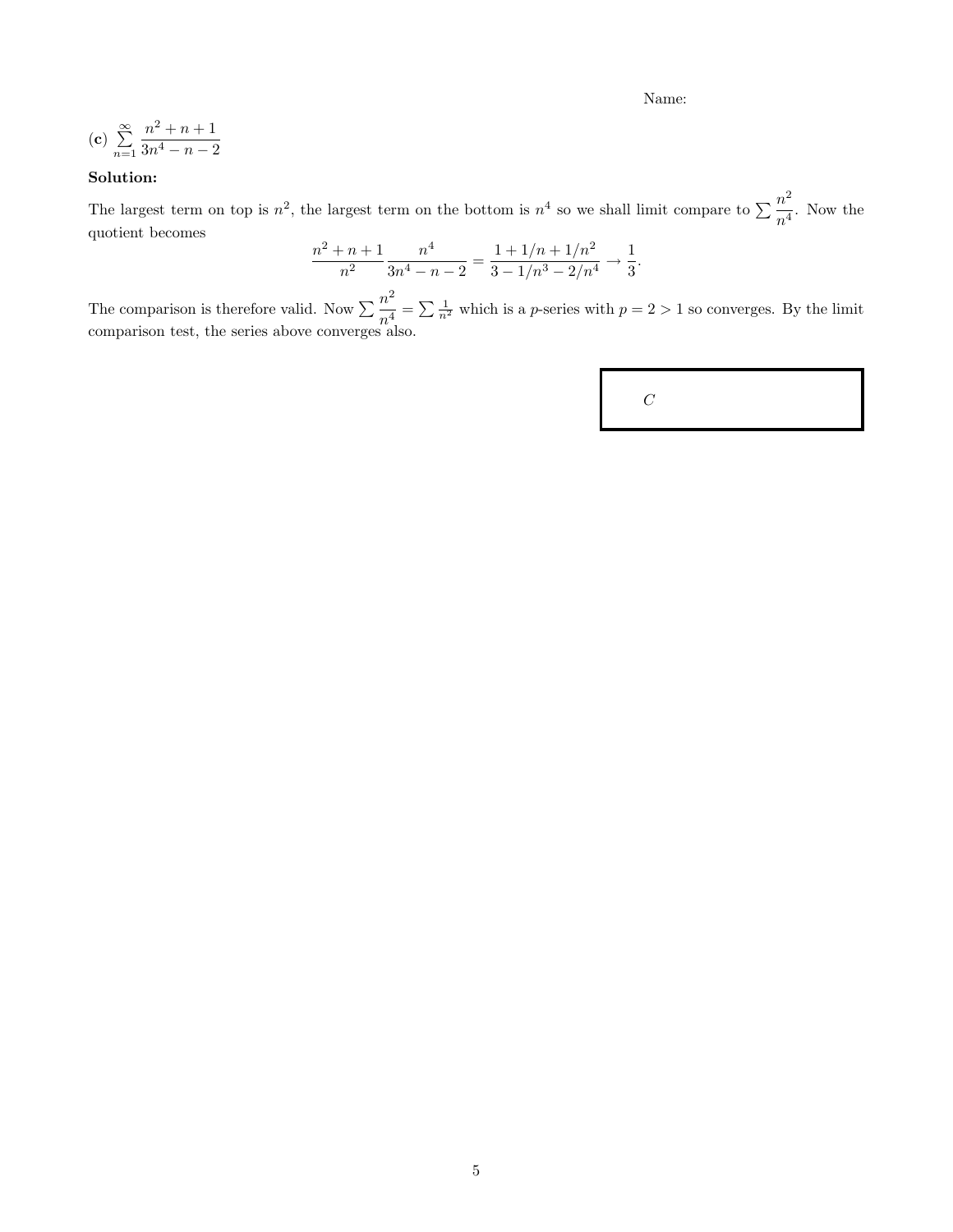Problem A4: [8 pts] Does the series

$$
\sum_{n=0}^{\infty} (-1)^n \frac{1}{(n!)^2}
$$

converge or diverge? If it converges, estimate the sum accurate to within 1/100. If it diverges, state whether it diverges to  $\infty$ ,  $-\infty$  or neither. Justify your solution.

#### Solution:

The sequence  $b_n = \frac{1}{(n!)^2}$  is positive, decreasing and  $b_n \to 0$ . Thus the alternating series test applies and shows the alternating series  $\sum (-1)^n b_n$  converges. To estimate the series to within 1/100, we must use  $s_n$  where n is chosen to make  $b_{n+1} < 1/100$ .

Write out the first few terms of the sequence  $b_0 = 1, b_1 = 1, b_2 = 1/4, b_3 = 1/36, b_4 = 1/(24)^2$  ... Thus  $b_4 < 1/100$  and so

$$
s_3 = 1 - 1 + \frac{1}{4} - \frac{1}{36} = \frac{9 - 1}{36} = \frac{2}{9}
$$

is an approximation to the sum of the series accurate to within 1/100.

 $\frac{2}{9}$